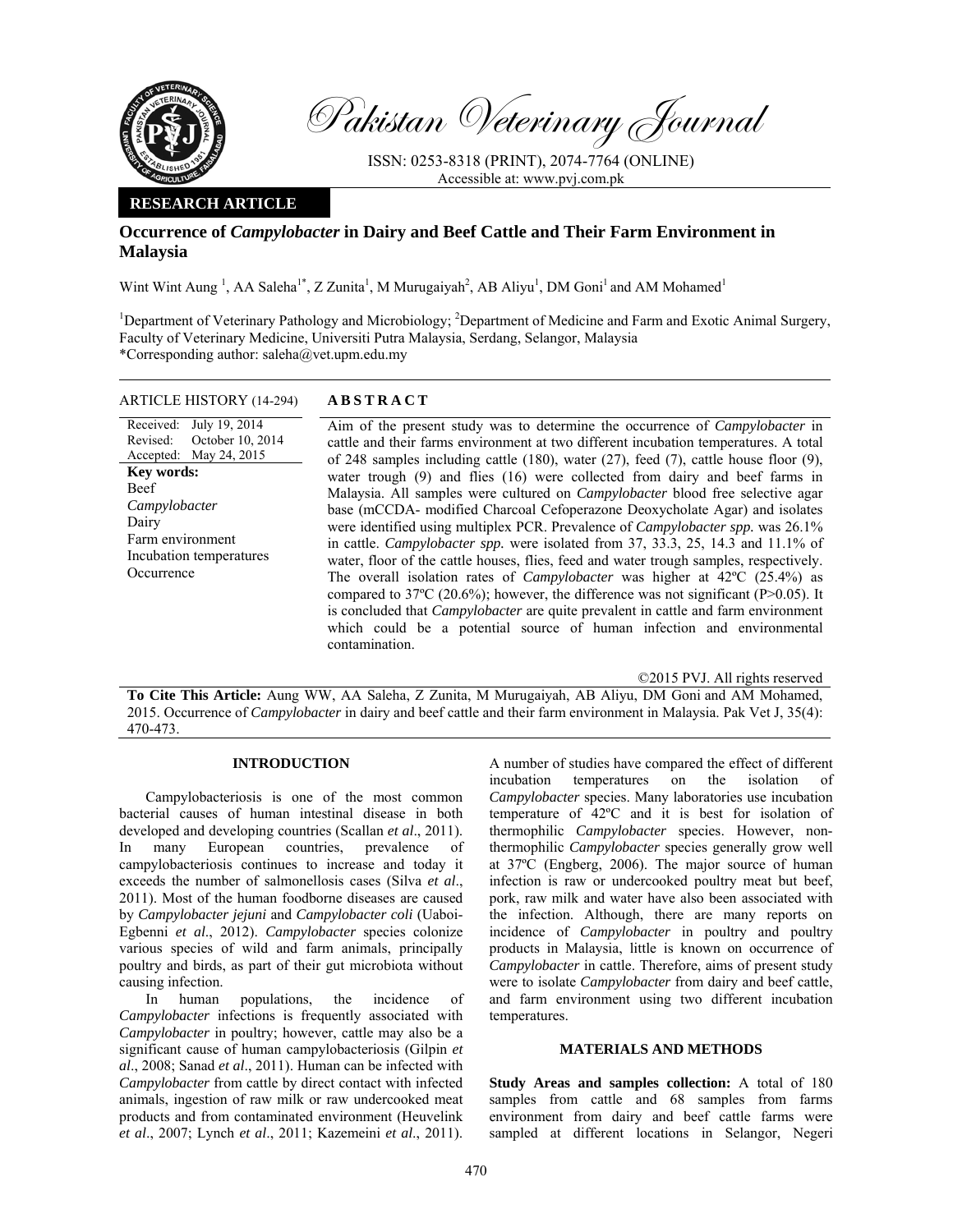Sembilan and Malacca state. Rectal swab samples from cattle were collected using a sterile cotton swab and placed in a sterile bottle containing Cary-Blair medium (Oxoid). As for the water, samples of at least 100 ml each were taken from two different water troughs and a water tank. Five grams of feed, 5-10 flies, floor and water trough swab samples, were each placed in separate Bolton selective enrichment broth (Oxoid) supplemented with Bolton antibiotic supplements (Oxoid) and 5% lysed horse blood. All the samples were analyzed within 4-6 h after sampling.

**Isolation and identification of bacteria:** Rectal swab samples were directly streaked on *Campylobacter* blood free selective agar base (mCCDA- modified Charcoal Cefoperazone Deoxycholate Agar) (Oxoid) containing cefoperazone (16.0 mg) and amphotericin B (5.0 mg) supplement. A set of two plates were prepared for each sample and one set of plates were incubated at 42ºC and the other at 37ºC under microaerophilic condition for 48 h.

Each water sample was filtered through a sterile 0.45 µm pore-size cellulose acetate membrane filter (47 mm diameter) (Milipore, Sartorius Stedim, Germany). Each membrane filter was placed in a sterile bottle containing Bolton selective enrichment broth (Oxoid). For each environmental sample, a set of two bottles was prepared, one set was incubated at 42ºC and the other set at 37˚C in a microaerophilic atmosphere for 48 h. After incubation, each enriched mixture was then streaked onto mCCDA and incubated as mentioned above, depending on which bottles they came from.

Presumptive colonies on each mCCDA plate were then subcultured onto Columbia Blood Agar (CBA, Oxoid) with 5% defibrinated horse blood and incubated as described above, depending on which plates they came from. For identification, biochemical tests were carried out, namely: oxidase test, catalase test, indoxyl acetate hydrolysis test,hippurate hydrolysis test and urease test.

**Multiplex PCR assay of** *Campylobacter* **species:** The extraction of genomic DNA was performed using Wizard® Genomic DNA Purification Kit (Promega) according to the manufacturer's protocol. PCR procedure was performed according to method of Yamazaki-Matsune *et al*. (2007). The sequences of the primers used for gene amplification are shown in Table 1. A total of 5 µl of template DNA was added to a mixture containing 2 µM of each primer and 25 µl of 2x Multiplex PCR Master Mix (Multiplex PCR Master Mix Kit, QIAGEN, USA). The final volume was adjusted to 50 µl with RNase free H2O. DNA amplification was performed in Thermocycler (Eppendorf, Germany). The cycling conditions used were: one cycle of initial denaturation at 95ºC for 15 min, followed by 25 cycles of denaturation at 95ºC for 0.5 min, annealing at 58ºC for 1.5 min and extension at 72ºC for 1 min, and ending with a final extension time at 72ºC for 7 min. Each reaction mixture was analysed by gel electrophoresis through 3% (w/v) agarose in 1xTBE solution, and visualized by UV transillumination after staining with ethidium bromide.

**Data analysis:** In order to determine the isolation rate and strength of agreement between the two different incubation temperatures, Chi square test and strength of agreement using kappa test statistic were used. The prevalence among adults and calves and also among dairy and beef cattle were determined using Chi square test. The results were considered statistically significant at P≤0.05 on 95% CI using SPSS version 21.

#### **RESULTS**

Overall, 26.6% samples, including cattle rectal swabs and farm environment, were positive for *Campylobacter*. The prevalence of *Campylobacter* in dairy and beef cattle was 26.1% (Table 2). Six species of *Campylobacter* were identified by m-PCR assay (Fig. 1). The prevalence was

**Table 1:** Primer sequences used for the multiplex PCR assay and the predicted sizes of PCR products (Yamazaki-Matsune *et al.*, 2007)

| <b>Species</b>                            | Size (bp) | Target gene | Primer             | Sequence                              |
|-------------------------------------------|-----------|-------------|--------------------|---------------------------------------|
| Genus Campylobacter                       | 816       | 16S rRNA    | C412F              | 5'-GGATGACACTTTTCGGAGC-3'             |
|                                           |           |             | C1228R             | 5'-CATTGTAGCACGTGTGTC-3'              |
| C. jejuni                                 | 735       | hip gene    | HIP400F            | 5'-GAA GAG GGT TTG GGT GGT G-3'       |
|                                           |           |             | <b>HIP1134R</b>    | 5'-AGC TAG CTT CGC ATA ATA ACT TG-3'  |
| C.coli                                    | 894       | ceuE gene   |                    | 5'-ATG AAA AAA TAT TTA GTT TTT GCA-3' |
|                                           |           |             | R                  | 5'-ATT TTA TTA TTT GTA GCA GCG-3'     |
| C. lari                                   | 251       | glyA        | <b>CLF</b>         | 5'-TAGAGAGATAGCAAAAGAGA-3'            |
|                                           |           |             | <b>CLR</b>         | 5'-TACACATAATAATCCCACCC-3'            |
| C.fetus                                   | 359       | cstA        | MG3F               | 5'-GGTAGCCGCAGCTGCTAAGAT-3'           |
|                                           |           |             | <b>CF359R</b>      | 5'-AGCCAGTAACGCATATTATAGTAG-3'        |
| C. hyointestinalis subsp. hyointestinalis | 611       | 23S rRNA    | <b>HYOIF</b>       | 5'-ATAATCTAGGTGAGAATCCTAG-3'          |
|                                           |           |             | <b>HYOFET23SR</b>  | 5'-GCTTCGCATAGCTAACAT-3'              |
| C. upsaliensis                            | 86        | lpxA        | CU <sub>6</sub> IF | 5'-CGATGATGTGCAAATTGAAGC-3'           |
|                                           |           |             | <b>CU146R</b>      | 5'-TTCTAGCCCCTTGCTTGATG-3'            |

**Table 2:** Species distribution of *Campylobacter* in cattle and their farm environment

| Samples      | Total  | No of positive                                                                                                    | ∽        | C. c                     |          | ◡        | C.u      | C. hvo   | OTC      |
|--------------|--------|-------------------------------------------------------------------------------------------------------------------|----------|--------------------------|----------|----------|----------|----------|----------|
|              | number | (%)                                                                                                               | $No(\%)$ | $No(\%)$                 | $No(\%)$ | $No(\%)$ | $No(\%)$ | $No(\%)$ | $No(\%)$ |
| Cattle       | 180    | $47^{\circ}(26.1)$                                                                                                | 23(39.6) | 5(8.6)                   | 13(22.4) | 3(5.2)   | 8(13.8)  | 4(6.9)   | 2(3.4)   |
| Water        | 27     | $10^{\circ}(37)$                                                                                                  | 6(50.0)  | $\overline{\phantom{a}}$ |          |          | 6(50.0)  |          |          |
| <b>Flies</b> | 16     | 4(25)                                                                                                             | 1(25.0)  |                          |          |          | 3(75.0)  |          |          |
| Feed         |        | 1(14.3)                                                                                                           |          |                          |          |          |          | I (100)  |          |
| House floor  |        | $3*(33.3)$                                                                                                        |          |                          |          | 1(25.0)  | 2(50.0)  |          | 1(25.0)  |
| Water trough |        | $\left(\left(\left[\begin{array}{c} 1 & 1 \end{array}\right], \left[\begin{array}{c} 1 \end{array}\right]\right)$ |          |                          |          |          |          |          | 1(100)   |
| Overall      | 248    | 66 (26.6)                                                                                                         | 30(37.5) | 5(6.2)                   | 13(16.2) | 4(5.0)   | 19(23.7) | 5(6.2)   | 4(5.0)   |

C. j: C. jejuni; C. c. C. coli; C. f: C. fetus; C. l: C. lari; C. u: C. upsaliensis; C. hyo: C. hyointestinalis subsp. hyointestinalis; OTC: unidentified isolates; \*: colonization by two *Campylobacter* species.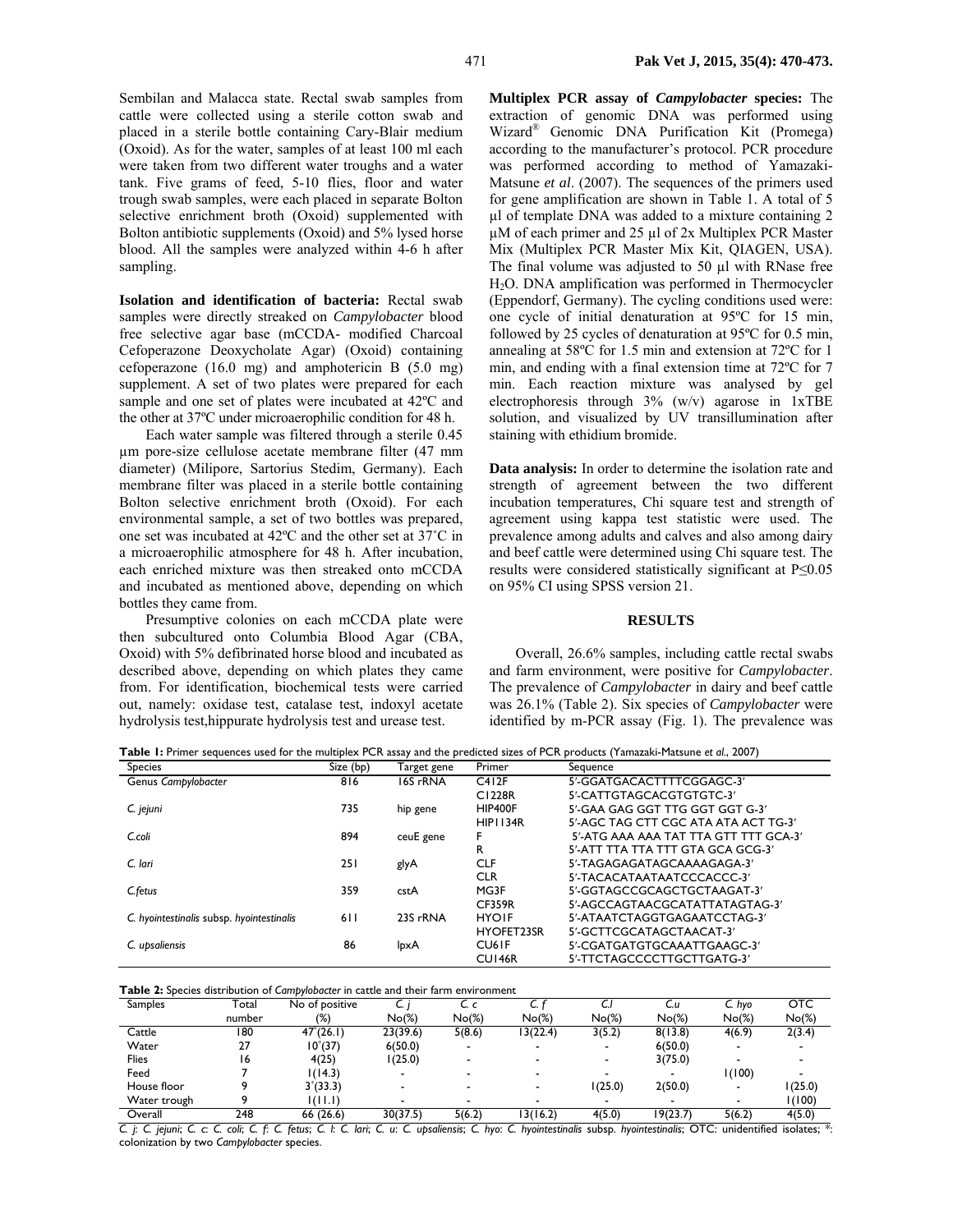5 6 7 8 9 10 11 12 13 14 15 16 17 18  $\mathbf{I}$  $2, 3, 4$ 



**Fig. 1:** m-PCR for *Campylobacter* species.

Lanes 1 and 18: 100 bp ladder; Lanes 2 to 4: C. *jejuni*; Lane 5 to 6: C. *fetus*; Lane 7: unidentified spp; Lane 8 to 9; C. *hyointestinalis*; Lane 10 to 12: C. *upsaliensis*; Lane 13: to 14: C. *lari*; Lane 15: negative control; Lane 16: C. *jejuni* CCUG 11284 A; Lane 17: C. *upsaliensis* CCUG 14913.



**Fig. 2:** Occurrence of *Campylobacter* isolated from cattle and farms environment when incubated in two different temperatures

higher in beef cattle (31.6%) compared to dairy cattle (23.6%) but the difference was not significant. The prevalence was significantly higher in calves (40%) than adult cattle (22.1%) (P<0.05). From the 68 environmental samples, namely water samples in water tank and water trough, flies, feed, house floor and water trough swabs, 27.9% samples were positive for *Campylobacter* (Table 2).

The overall isolation of *Campylobacter* when incubated under two different temperatures was higher at 42ºC (25.4%) when compared to 37ºC (20.6%) (Fig. 2); however, the difference was not statistically significant and kappa test statistic showed good agreement between the two different incubation temperatures  $(0.6 \le k \le 0.8)$ .

#### **DISCUSSION**

Prevalence of *Campylobacter* was 26.1% in this study. Gilpin *et al*. (2008) reported that seasonal periodicity (spring and summer) may likely contribute to the higher prevalence of *Campylobacter* in dairy operations. Ellis-Iversen *et al.* (2009b) identified that management practices and farm characteristics might enhance the probability of *Campylobacter* shedding in the farms. The occurrence of *Campylobacter* in the farms were due to a number of factors, such as poor hygiene conditions of farm and farm environment, high population of flies and presence of wild birds in the farm area. *Campylobacter* was not detected in one of the farms was possibly due to the "clean" condition of the farm compared to the other farms and the collected environment samples from this farm were also negative for *Campylobacter*. The study observed that this farm practised good management and hygiene, such as use of treated water supply, use of vehicle dip, use of separate boots, footbath disinfection, manure cleaning frequency two times per day and control of pests and other animals.

*Campylobacter jejuni* (39.6%) was the most frequently isolated species in cattle in this study (Table 2). In most studies, *C. jejuni* was also reported as the most predominant species in most farms and slaughterhouses (Ellis-Iversen *et al*., 2009b; Grove-White *et al.*, 2010; Uaboi-Egbenni *et al*., 2012). *Campylobacter* was more prevalent among beef cattle (31.6%) than among dairy cattle (23.6%) but the difference was not significant. Wesley *et al*. (2000) suggested that different feed and higher animal density in beef cattle could favour the higher rate of *Campylobacter* spp. in beef cattle than dairy cattle. In this study, the higher prevalence of *Campylobacter* in beef cattle might be due to less hygienic condition of the beef farm and farm environment such as contaminated drinking water, feed, floor and water container and high population of flies. A significantly higher rate of *Campylobacter* infection was detected in calves (40.0%) than in adult cattle (22.1%). The finding is similar with previous studies which reported higher prevalence of *Campylobacter* in calves: 59% in adult and 75% in calves (Gilpin *et al*., 2008); 60.6% in adult and 86.5% in calves (Ramonaite *et al*., 2013). Gilpin *et al*. (2008) observed that young calves are born free of *Campylobacter* species; however calves can rapidly be infected by this organism from the infected cows and contaminated farm surroundings.

Broiler houses previously contaminated by *Campylobacter*, contaminated water and feed can act as a vehicle for horizontal spreading of the organism in the